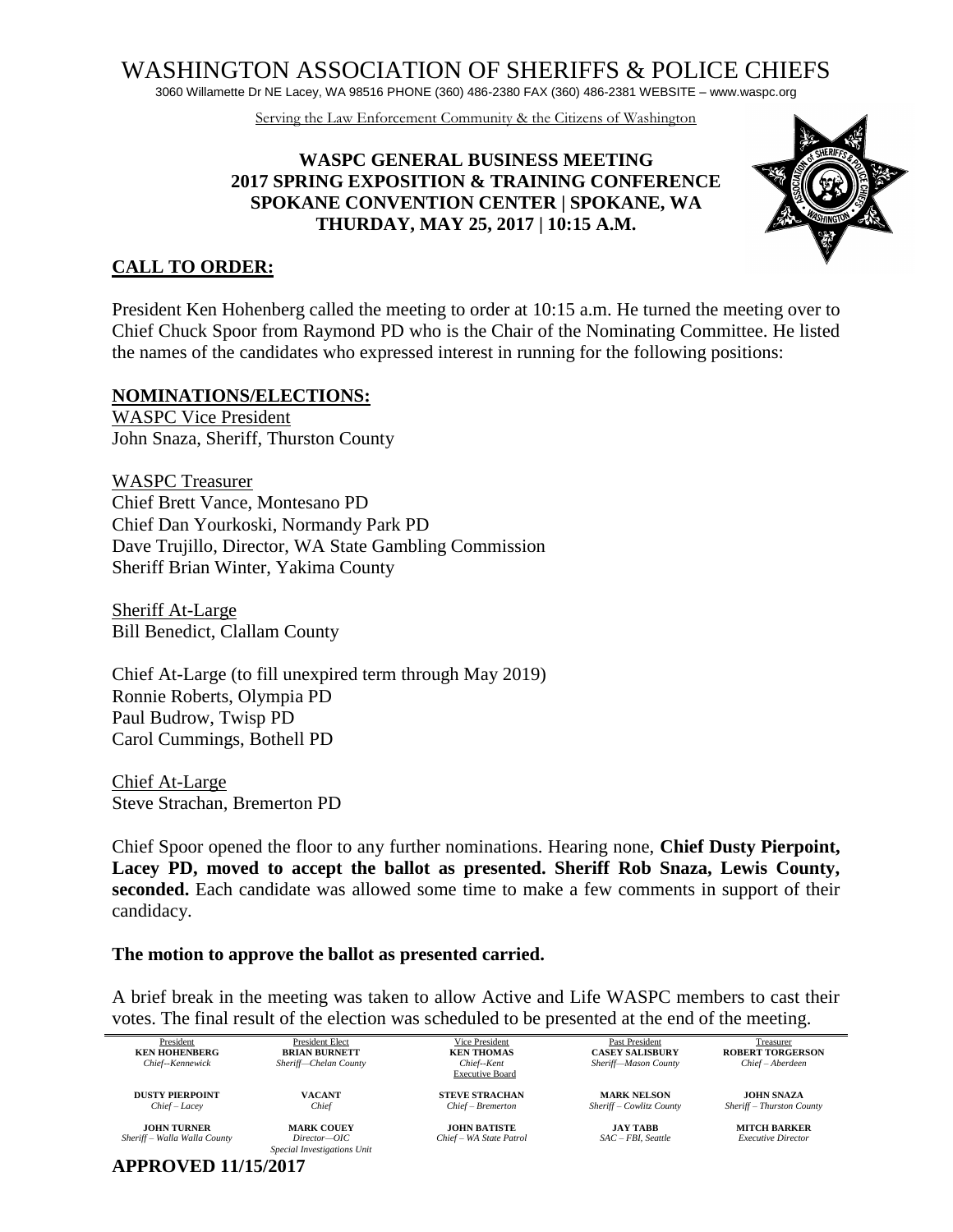### **APPROVAL OF MINUTES FROM NOVEMBER 16, 2016 MEETING:**

**Motion: Chief Ken Thomas, Kent PD, moved to approve the 11/16/16 General Business Meeting minutes as submitted. Sheriff Rob Snaza, Lewis County, seconded. The motion carried.**

#### **COMMITTEE REPORTS:**

Boating Safety – Sheriff Bill Benedict, Clallam County

There will be a presentation at the fall conference on numbers that have been generated for Boating Under the Influence (BUI). Many resources have been expended on enhancing the laws for impoundment.

Corrections/Jail Managers – Sheriff Rick Scott, Grays Harbor County

- The Corrections/Jail Managers Committee met with the changes to the jail accreditation standards being the primary discussion topic. The committee voted to approve the changes and recommended final adoption by the Executive Board.
- Also discussed was the Medicaid suspension issue.
- The Department of Corrections gave a presentation on their interactions with the county jails and there was general discussion around that topic.
- The committee concluded with changes to their charter now that Corrections and Jail Managers have been combined into one committee. Co-Chairs of the Committee comprise one Chief, one Sheriff and one Jail Manager.

### Finance & Personnel Committee – Chief Robert Torgerson, Aberdeen PD

**Audit –** Field work for WASPC's annual financial statement and A133 audit was completed on May 11th. We expect the report to be issued in June with no findings. The auditors will work with Kim Goodman to review procurement guidelines. WASPC expects to make an adjustment to our standard to bring us to the federal minimum, of \$3500.

### **Finance statements presented through March 31, 2017**

Page 1 – Balance Sheet (Statement of Financial Position)

- Cash balance at month-end includes \$425,000 payable to the City of Seattle for the Internet Crimes against Children grant. Our investment account continues to produce small gains. The finance committee will be meeting with our investment advisor to review our strategy to ensure we are maximizing or investment funds.
- Pages 2 & 3– Income Statement (Statements of Activities and Changes in Net Assets)  $\&$ Functional Expenses

Revenues and expenses at the end of the first quarter are as expected. Timing plays a significant factor to the comparison from prior years. This is due to the grant cycles for the various grants. Sex offender address verification grants (\$1.2 million per quarter) are paid in the month following quarter end. Traffic grants (\$435K) are awarded in January and reimbursements begin to come in late March/early April. SECTOR equipment is purchased later in the fiscal year (\$40K). Professional fees for the Jail Booking and Reporting System, Sex Offender Website, and Victim Notification system are paid annually and reported in January for financial statement presentation.

Vouchers written from 3/10/17 through 5/17/17 total \$1,868,656.40 (check numbers 38620-38771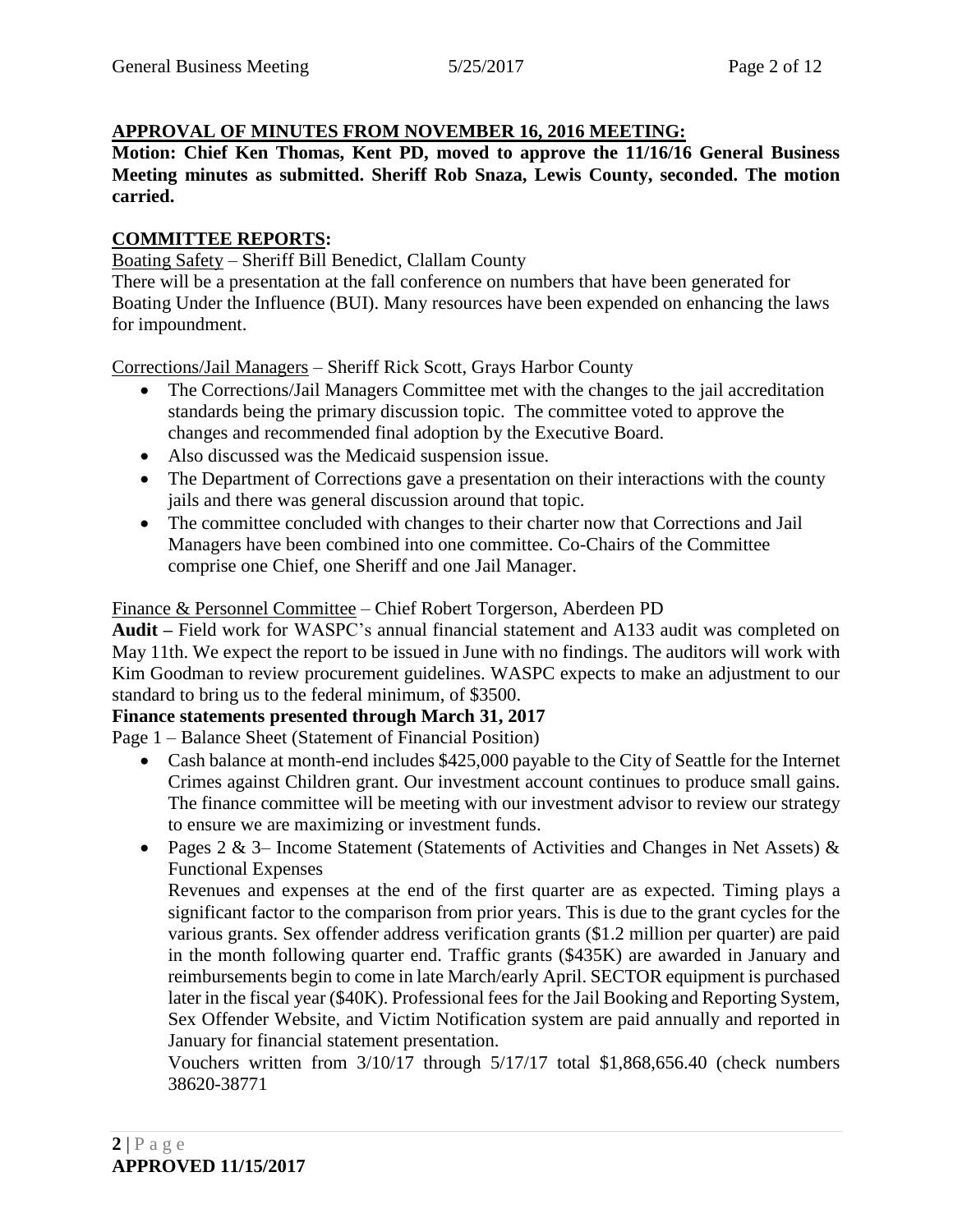**WASPC Conferences/Sponsors** We had  $100+$  exhibitors this year. It's important for us to spend time visiting with the exhibitors. There were multiple give-aways including \$100 cash (at each coffee break), \$250 gift cards to Cabelas and Amazon, as well as exhibitor give-aways (firearm, iPad, variety of gift cards, etc.)

Sponsor/Exhibitor support helps us off set the conference expenses as well as carrying forward profit to the Fall Conference in Chelan.

Chief Torgerson noted that he enjoyed his time as WASPC Treasurer and appreciated the ongoing support he received from members and staff.

Grants Committee – Chief Matthew Hamner, Bainbridge Island

- The Committee has only received one grant request so far this year. The Wahkiakum County Sheriff's Office requested some funding for radios. During the process, Sheriff Mark Howie, who is a co-chair of the Grants Committee, recused himself from the process to avoid any conflict of interest.
- The Committee has authorized three people to attend the Best Practices for Command Staff training scheduled for June in Walla Walla. So far, no one has submitted any request for funding.

Homeland Security/Intelligence – Chief Ken Thomas, Kent PD

- Chief Thomas gave an update on the WAGangs database and the funding for it.
- He briefly discussed the violence occurring in South King County and the Yakima/Sunnyside area. He emphasized that law enforcement must gain control of this. Intelligence is a great way to do it.
- The Fusion Center gave a briefing on security measures being taken at the Washington State Ferries.
- The Washington State Patrol will conduct threat assessments when requested.
- Chief Thomas urged everyone to understand the importance of intelligence and the work being done by the Fusion Center Board. They are doing a great job.

Indian Country Law Enforcement – Chief Mike Lasnier, Suquamish Tribal Police

 Chief Lasnier proposed a project for the Indian Country Law Enforcement Committee to work cooperatively with other WASPC committees and other organizations to create a Tribal Extradition process. (Proposal Attached) Currently, fugitives from Tribal Court who have Tribal warrants for their arrest are able to simply flee the reservation boundaries. Washington State Agencies will not recognize Tribal Arrest Warrants. This impacts the public safety of Washington State as well as the Tribes, because Tribal Sex Offense, Domestic Violence and DUI convictions are considered by Washington State for Sex Offender Registration, Firearms purchases as well as scoring the number of DUI convictions an offender has. If the offenders can simply flee the reservation and avoid conviction, it impacts all of us. Due to changes in Federal Law allowing Tribal Courts to sentence offenders for up to 3 years per offence, and 9 years per incident, Tribal courts will likely be prosecuting more serious cases that have traditionally been prosecuted in Federal Courts. It is critical that offenders not escape accountability for their crimes. The thrust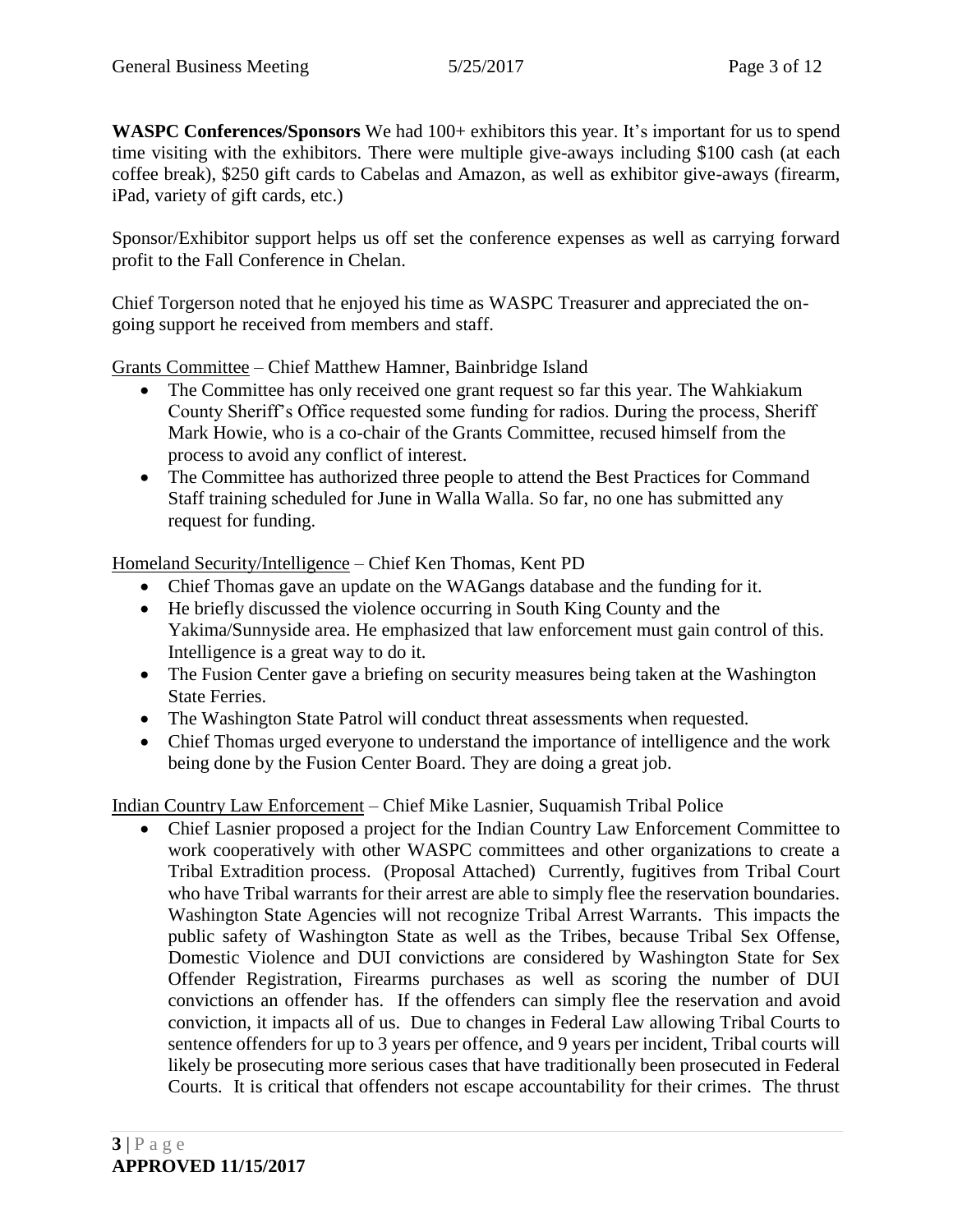of the proposal is to create a method for Tribes to access an extradition process similar to that process used by other States to extradite fugitives from Washington State.

The committee discussed the issue, and unanimously voted to proceed with the project. Tom McBride from WAPA, and Scott Blonien from WACO were present, and also support further work on the project. This project will also involve working with the Washington Attorney General's Office, the N.W. Association of Tribal Enforcement Officers, the Sheriff's Association, WASPC Legislative Committee, and other partners. All WASPC members will be invited to the work sessions.

The objective of the project is to create a cooperative solution to the extradition problem that is agreed to by all partners. The ideal solution will likely be a legislative fix. If possible, the project will be completed in time for presentation to the WASPC legislative committee & Executive Board prior to the Fall 2017 Conference, for review and approval by the general membership at the fall conference.

 Chief Lasnier proposed a project for the Indian Country Law Enforcement Committee to work cooperatively with other WASPC committees and other organizations to create a fix to the Eriksen Case. (Proposal Attached) Currently, a non-native driver who crosses the border exiting a reservation in the process of being stopped for DUI is able to escape arrest or accountability for their crime due to a loophole in Washington State Law. In their 2011 Opinion, the Washington Supreme Court Stated *"While the territorial limits on the Lummi Nation's sovereignty create serious policy problems, such as incentive for intoxicated drivers to race for the reservation border, the solution does not lie in Judicial distortion of the doctrine of inherent sovereignty. Instead, these issues must be addressed by the use of political and legislative tools"*. No one has ever done the follow up to that case to close this loophole, which benefits criminals at the expense of public safety.

The committee discussed the issue, and unanimously voted to proceed with the project. Tom McBride from WAPA, and Scott Blonien from WACO were present, and also support further work on the project. This project will also involve working with the Washington Attorney General's Office, the N.W. Association of Tribal Enforcement Officers, the Sheriff's Association, WASPC Legislative Committee, and other partners. All WASPC members will be invited to the work sessions.

The objective of the project is to create a cooperative solution to the Eriksen Case problem that is agreed to by all partners. The ideal solution will likely be a legislative fix. If possible, the project will be completed in time for presentation to the WASPC legislative committee & Executive Board prior to the fall 2017 Conference, for review and approval by the general membership at the fall conference.

- The issue of Tribal Access to the LEOFF 2 retirement systems was briefly discussed. No action was taken or recommended.
- Several Tribal Chiefs present discussed that they had begun exploring the process of WASPC Accreditation. There was a perception that the Public Disclosure requirements of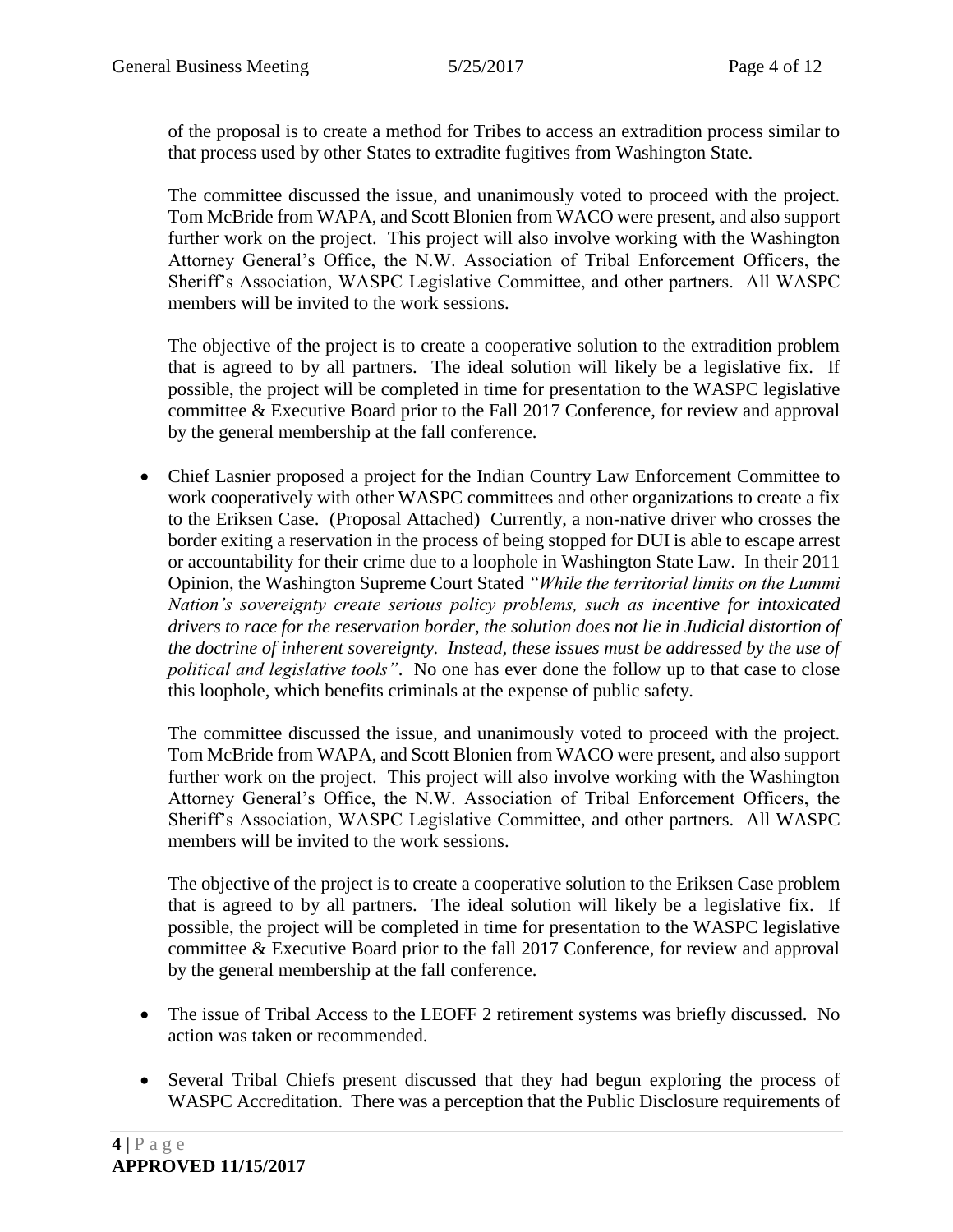the WASPC accreditation standards were creating a barrier to Tribes accessing the accreditation process, because they require the Tribes to follow the Washington State public disclosure laws, rather than the public disclosure laws of the applicable Tribal government. Chief Lasnier committed to following up with the Professional Services committee. Chief Lasnier subsequently met with the Chairs of the Professional Services Committee, Chief Meyers and Sheriff Jones, who were very receptive to exploring the issue and seeking a solution that meets the needs of the members of both committees. The chairs of both committees will work cooperatively to find a solution before the fall 2017 conference.

 Several Tribes present discussed the perception that they were unable to attain WSIN membership, due to the wording of the current WSIN waiver of sovereignty that is used for Tribal police agency. Chief Lasnier committed to follow up with the Washington State WSIN board members. Chief Ken Thomas is the current Chair of the WSIN board, and was very receptive to seeking a solution, and has already begun working cooperatively with the Indian Country Law Enforcement Committee to seek a solution that meets the needs of both organizations.

Law Enforcement and Education Training Committee – Chief Matthew Hamner, Bainbridge Island PD

- The committee met with 50+ people in attendance.
- Several Sergeants gave a presentation on certification for training.

Legislative Committee—Chiefs Cliff Cook and Steve Strachan, Sheriffs John Snaza and Dave Stanko

No additional report as a comprehensive report was provided during its meeting earlier in the conference.

### Membership Committee – Chief Chuck Spoor, Raymond PD

The committee hosted a New Member / First Time Attendee dinner that was well attended. There are 240 Active members; 64 Affiliate members; 453 Associate members and 104 Life members. In addition, there will be six (6) new Active members and 20 Associate members added to our membership count as a result of Executive Board approval of new membership applications during the conference.

#### Model Policy Committee – Chief Bob Metzger, Pasco PD

The committee met and discussed two proposed Model Policies. The first is a revision to the Registered Sex Offender Policy, and the second is a new Model Policy on Referring a Person Who is the Subject of a Report of Threatened or Attempted Suicide to a Mental Health Agency. The committee reviewed and discussed both policies and voted to recommend approval by the Executive Board with a recommendation to forward to the membership for ratification. The Executive Board did approve both and those are submitted here today for final review and approval by this body.

Past Presidents Committee—Sheriff Casey Salisbury, Mason County Nothing to report.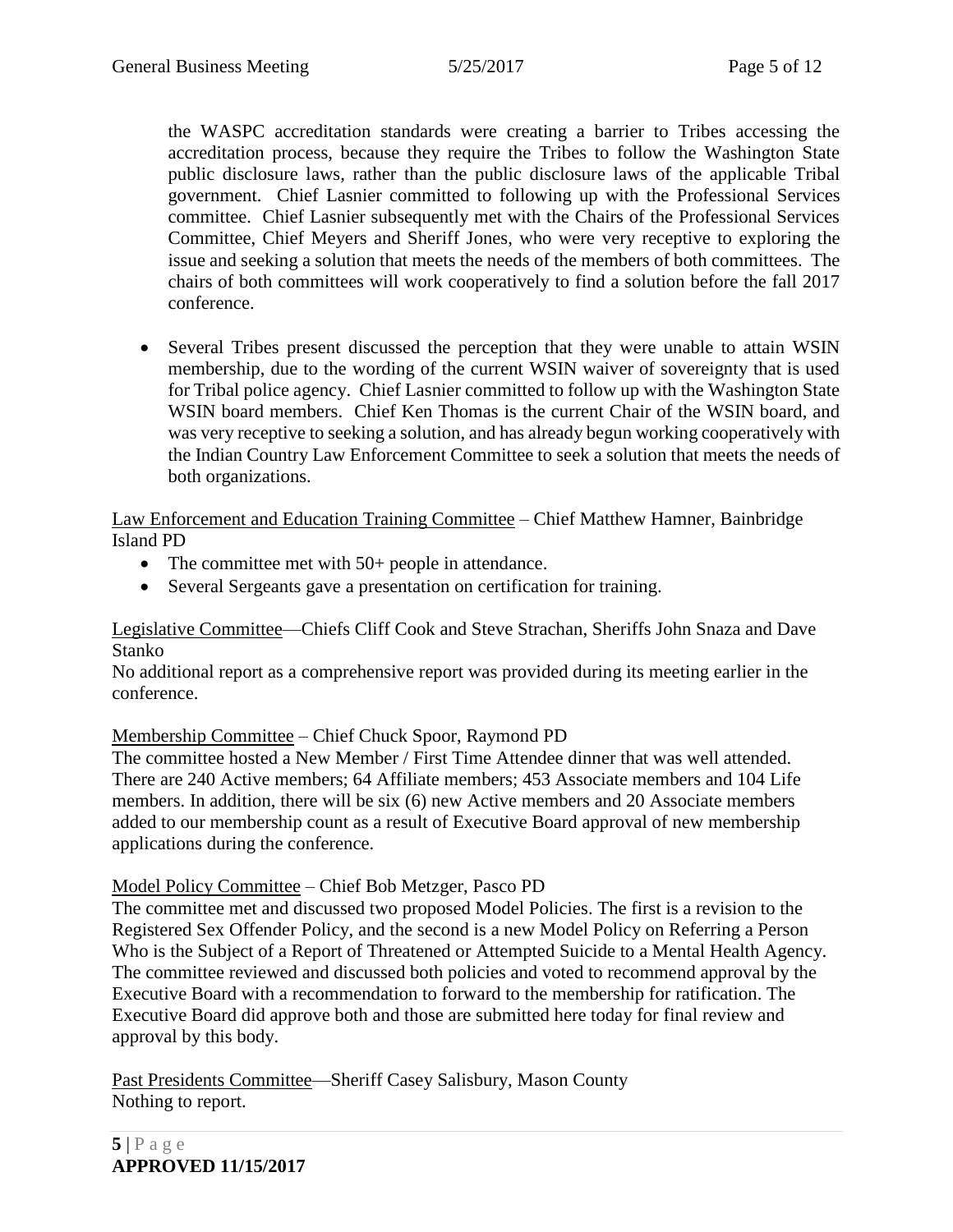Professional Services Committee – Chief Jeff Myers, Hoquiam PD

The following items were discussed at the Professional Services Committee meeting held on May 24, 2016 with 70 committee members in attendance.

- **Update on accreditation standard revisions –** Mike Painter and Ned Newlin updated committee members on changes to both the law enforcement and jail standards. Summary of changes include:
	- **Law Enforcement -** Addition of one new Records standard, elimination or consolidation of three other standards and housekeeping work to several purpose statements.
	- **Jail** Changes to 24 standards that include the addition of 14 new standards, 12 of which were in the medical chapter, and housekeeping updates to 8 other standards.

The committee unanimously approved all updates to the jail standards.

- **Introduction of two potential new standards involving extreme risk protection orders and handling or firearms –** Joe Upton (Lacey PD) reviewed two new standards that specifically relate to agency responsibilities, by RCW, regarding the handling of firearms following issuance of Extreme Risk Protection orders. The proposed standard will be discussed at both the fall and 2018 spring conferences.
- **Application of standards during onsite assessments –** Committee members asked about review of model policies and whether or not standards should be created for model policies, once they are approved by the membership. As policies are created, Mike Painter will route them through a small work group that will make recommendation to the Committee regarding whether or not to develop new accreditation standards for each.
- **Ongoing challenges with Lexipol –** Mike updated Committee members where Lexipol policy language does not meet WASPC standards as well as concerning follow up conversation with Lexipol staff. Discussion ensued and Mike will work on securing a Lexipol representative to attend the fall Professional Services Committee meeting to address member concerns.
- **Procedures for weighing of drugs at time of destruction –** Several committee members reported on recent internal problems with drugs being weighed in compliance with the current WASPC standard. Discussion ensued regarding whether or not the standard should be changed to require weighing of all drugs at the time they leave the property room, immediately prior to destruction. The consensus of the Committee was that a proposed update to the standard should be proposed and discussed at the fall conference.

NIBRS Advisory Committee—Joan Smith, WASPC The committee met and discussed the following: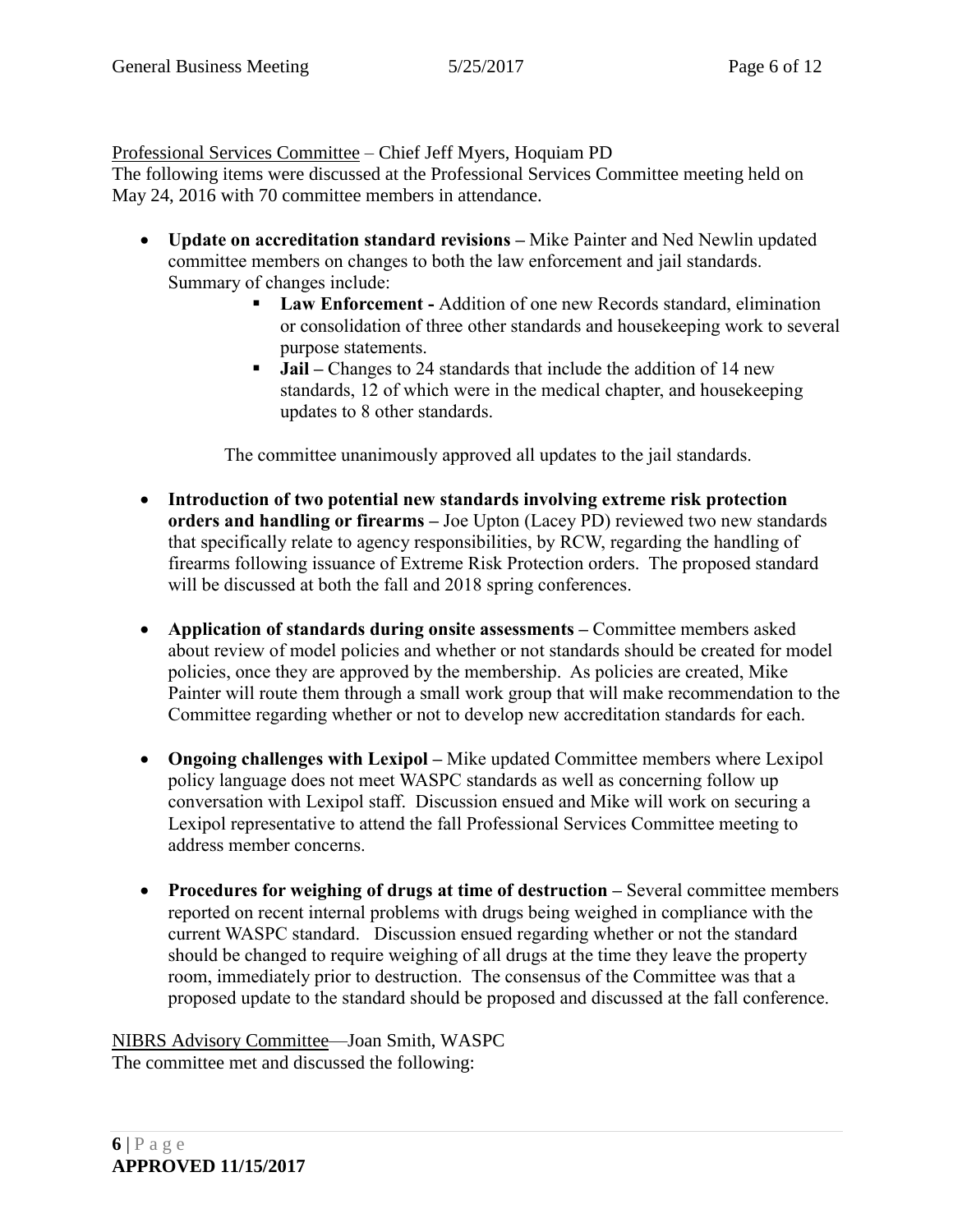- Replacement of the NIBRS system. The process has been underway for about a year. WASPC did receive some grant funding for this project. It is anticipated that the new system will be up and running sometime this summer.
- The Crime in Washington report will be published in June. If any of the Chiefs or Sheriffs need something sooner, please contact WASPC and we'll provide an individual report.
- The Office of Financial Management's Statistical Analysis Center has asked that they receive more raw data from WASPC in order to do crime analysis. Once the new system is in place, we should be able to produce that data for them. OFM had requested that WASPC query the Chiefs and Sheriffs to see what kind of information they are seeking so it can be included in the Annual Crime book. If anyone has specific data requests, please contact Joan at WASPC [\(jsmith@waspc.org\)](mailto:jsmith@waspc.org), to let her know and she will convey that to OFM.
- FBI Initiatives The FBI developed five key initiatives under its Director James Comey. WASPC has contacted the FBI to see if those initiatives will continue moving forward under a new FBI Director. It was confirmed that they will.
- Joan also advised that WASPC will offer more NIBRS training across the state once the new system is up.

Public Trust Committee –Sheriff Casey Salisbury, Mason County

- The committee met. The co-chairs of the committee, Chief Ed Holmes of Mercer Island PD and Sheriff Casey Salisbury from Mason County have requested that the Chiefs and Sheriffs report back by filling out the Six Pillars table. It is recognized that a lot of work is under way, but not many reports are being completed and submitted so those can be posted to the committee's site on WASPC's webpage for others to see.
- Chief Holmes and Sheriff Salisbury would like to see some new people step up to take over the Chair and Co-Chair roles on the Committee. If anyone is interested in doing so, please contact the WASPC office.

Sex Offender Notification and Registration – Sheriff Kendle Allen, Stevens County

- The committee met and discussed the following:
	- o The SONAR Committee meets quarterly. One of the topics for discussion was community flyers regarding sex offenders, and what information should and should not be included on them.
	- o Leveling options was also discussed.
	- o Sheriff Allen advised that WASPC no longer receives any funding for the Sex Offender Coordinators conference. The funding for the conference is now managed by the Office of Financial Management. They are putting on their own conference this year. One very notable item that came up for discussion was OFM's plan to ensure everyone had a seat at the table including sex offenders. Sheriff Allen noted that to the credit of our law enforcement coordinators and their calls to OFM advising that if offenders were going to attend, they should not expect law enforcement to be there. It became a moot point for this year's conference in that it was sold out before a final decision was reached on this issue.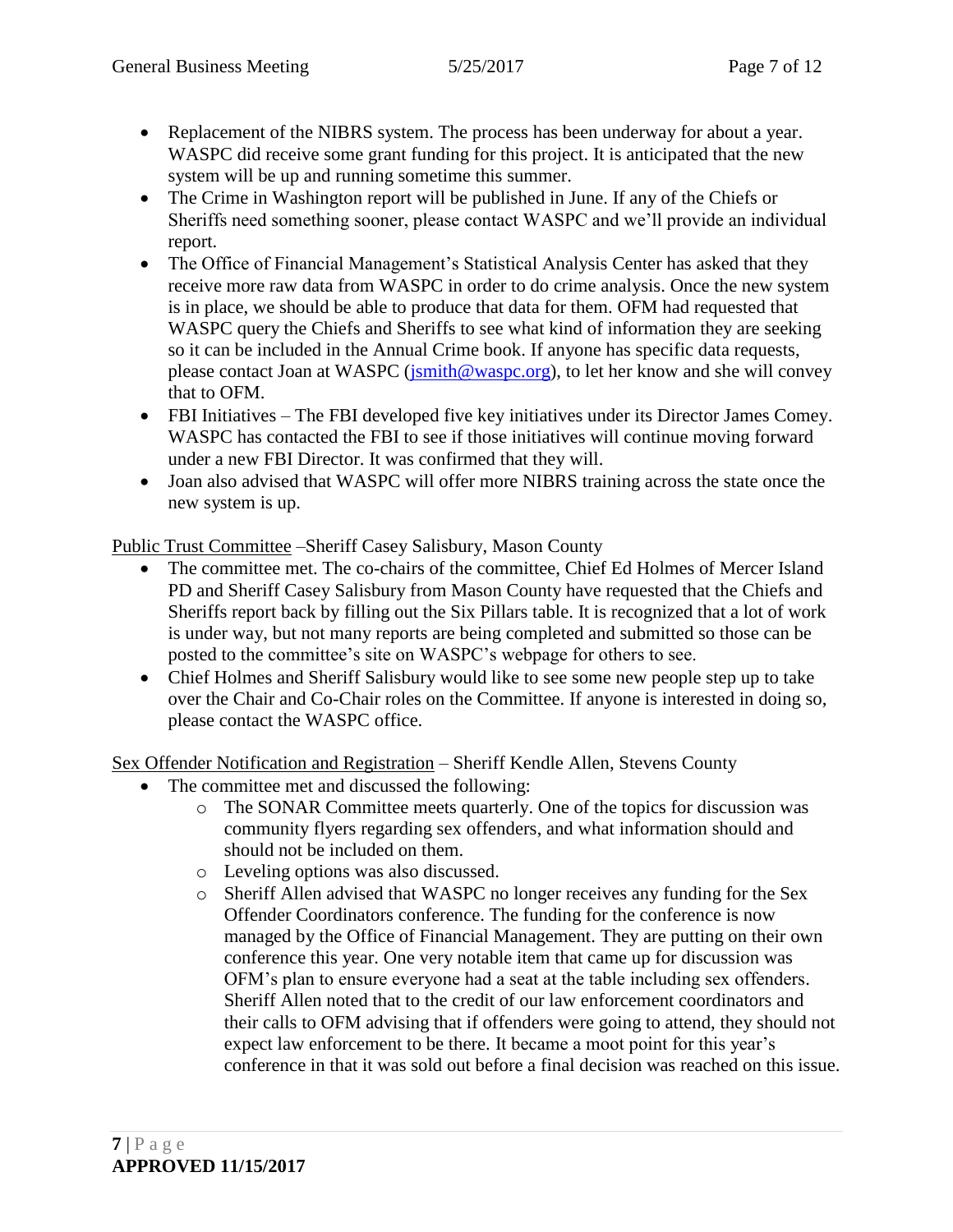# Small Agency Committee – Chief Greg Elwin, Mill Creek PD

The Small Agency Committee met on Tuesday and held a training session by Beth Kennar of Summit Law Group. Ms. Kennar did an outstanding job of presenting material on the challenges often faced by law enforcement when hiring decisions need to be made. Hiring authorities need to be very thorough in documenting their hiring decisions. All decisions should be reviewed first by a legal authority. HR is a good place to start. The Washington Cities Insurance Authority has many good resources and can also provide assistance.

Technology Committee – Chief Bill Drake, Orting PD

The committee did not meet during the spring conference.

# Traffic Safety Committee – Sheriff Rob Snaza, Lewis County

The WAPSC Traffic Committee met and discussed the following:

- Over 270 surveys were sent out to law enforcement regarding traffic safety issues. The committee received 150 responses back. Based on the responses, a presentation was developed and meetings were scheduled with 25 agencies. The WA State Traffic Safety Commission will be making additional presentations to agencies throughout the coming months.
- Grant awards were discussed.
- The 24/7 Program was discussed. The committee is asking for more involvement from law enforcement agencies.

University Policing Committee – Chief Stacy Brown, Evergreen State College No report provided.

That concluded committee reports.

**Motion: Sheriff John Snaza, Thurston County, moved to approve the committee reports as submitted. Chief Chuck Spoor, Raymond PD, seconded. The motion to approve all reports as submitted carried.**

# **LIAISON REPORTS (no approval required):**

Explorers – Chief Dusty Breen, Lewis County Sheriff's Office

- Chief Breen thanked everyone who attended the Explorers Awards luncheon this week. It means a lot to the Explorers and their supporting agencies.
- The winter Explorer Academy was well received with 174 in attendance.
- The Snohomish County Sheriff's Office hosted a challenge course. The feedback from that was very positive.
- Chief Breen reported on the things that have been done to address alcohol issues at the camps. A new policy has been put into place that notes any Advisors found to be consuming alcohol on camp grounds will be prohibited from returning to the base. At the summer academy, the Chief met with the TAC staff to explain the changes in the policy and the reasons why. He received very positive responses from the Advisors. There have been no further incidents reported at either camp.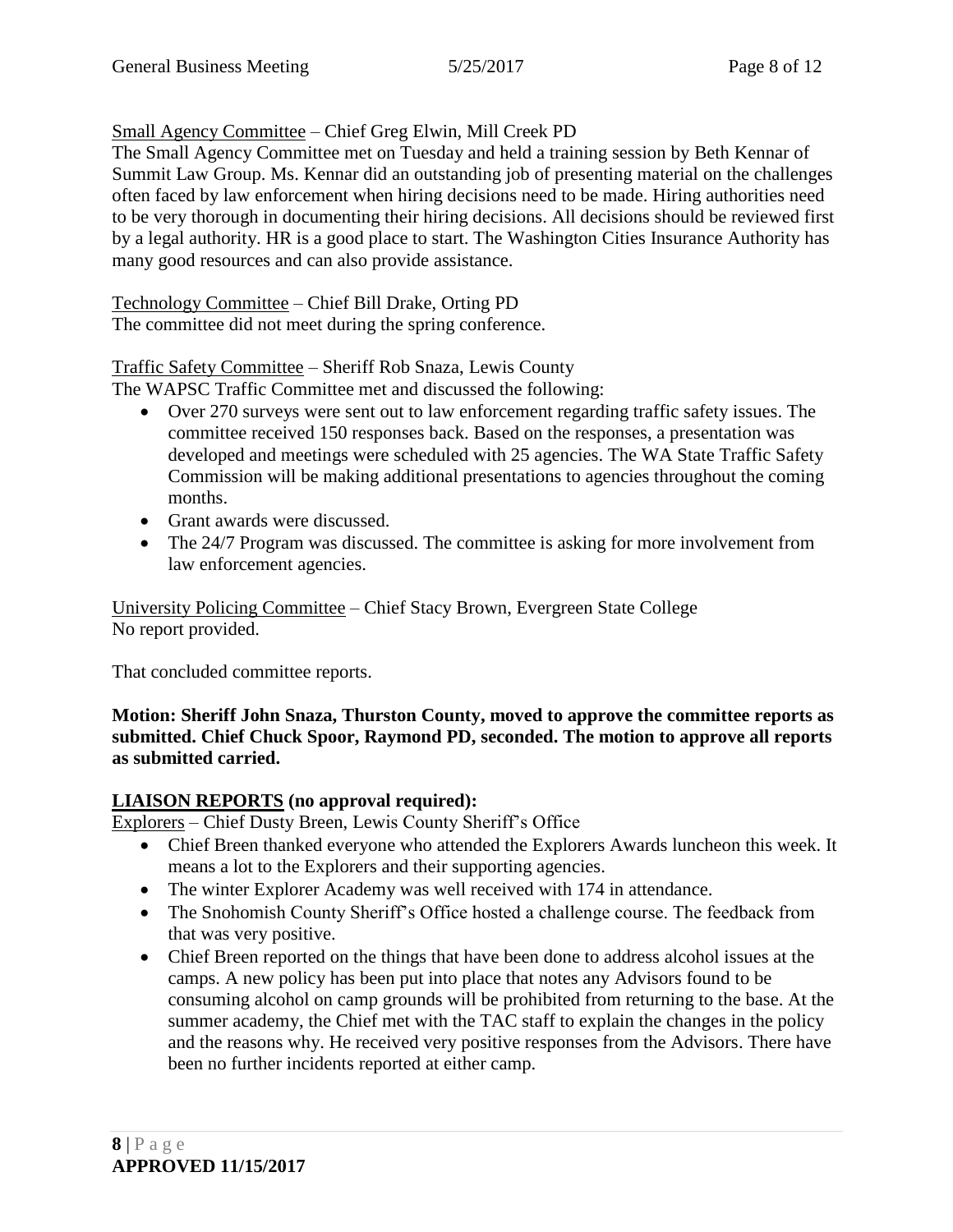### Special Olympics LE Torch Run – Rex Caldwell, CJTC

Rex thanked WASPC for allowing Special Olympics to attach special stickers to interested conference attendee name badges showing their support. Chief Brian Asmus from Liberty Lake PD will be assuming the Torch Run responsibilities from here forward.

Rex noted that Chief Asmus' department raised \$66,000 in support of Special Olympics. This year's Torch Run will be held in Tacoma at Pacific Lutheran University.

## LEIRA—Cathy Munoz, Cheney PD

- As LEIRA's President, Cathy was pleased to share the successes that LEIRA is enjoying. Their membership has grown to 229 active members this year. This is up by over 100 from this time last year.
- LEIRA members are unique as there is no other organization in Washington State that focuses solely on law enforcement responsibilities relating to public records, property and evidence, records unit functions, etc. Their property and evidence personnel are charged with a high level responsibility that carries significant ligation potential. Law enforcement records personnel are tasked with processing the most difficult and complex public records requests. They are often embedded with a multitude of other records that must be sifted through with extreme care, tenaciousness, and personnel are routinely under tight deadlines that carry a stiff penalty for late and or incorrect responses. Because of this great responsibility, they have been primarily focusing on providing networking and training resources to their members.
- Beginning in 2016, LEIRA worked to develop two (2) public records classes to present at regional trainings on a somewhat regular basis. A beginner's class for public records, which is taught by LEIRA practitioners for those that are new to public records, as well as an advanced class for seasoned veterans. They have continued our partnership with WCIA who will provide financial reimbursement for these and other classes that will be announced later this year.
- LEIRA has been exceptionally fortunate to partner with Sara Di Vittorio who is with the Snohomish County Prosecuting Attorney's Office to present the advanced class. Sara is a well-respected public records legal advisor and is recognized across the state for her expertise and serves on many committees, including the Sunshine committee, in an attempt to reform the 1972 Public Records Act. Sara used her experience as one of the legal advisors for the Snohomish County Multi Agency Response Team (SMART) to develop an advanced public records training class that is an overview of the Marysville Pilchuck High School shooting that occurred in October of 2014.
- There are currently five (5) sessions of each class scheduled to be taught in 2017. Additionally, LEIRA is working to develop and host other trainings both this year and in the future. If anyone would like specific dates and locations, please refer to their website, LEIRAWA.ORG.

The board has been working on the following goals:

- Renewed active Legislative partnership with WASPC, WCIA, and other entities.
- $\triangleright$  Renewed use of the training committee. Chris Leyda from Snohomish County has been volunteering as the new training chair and we hope to get her an actual committee by the end of 2017.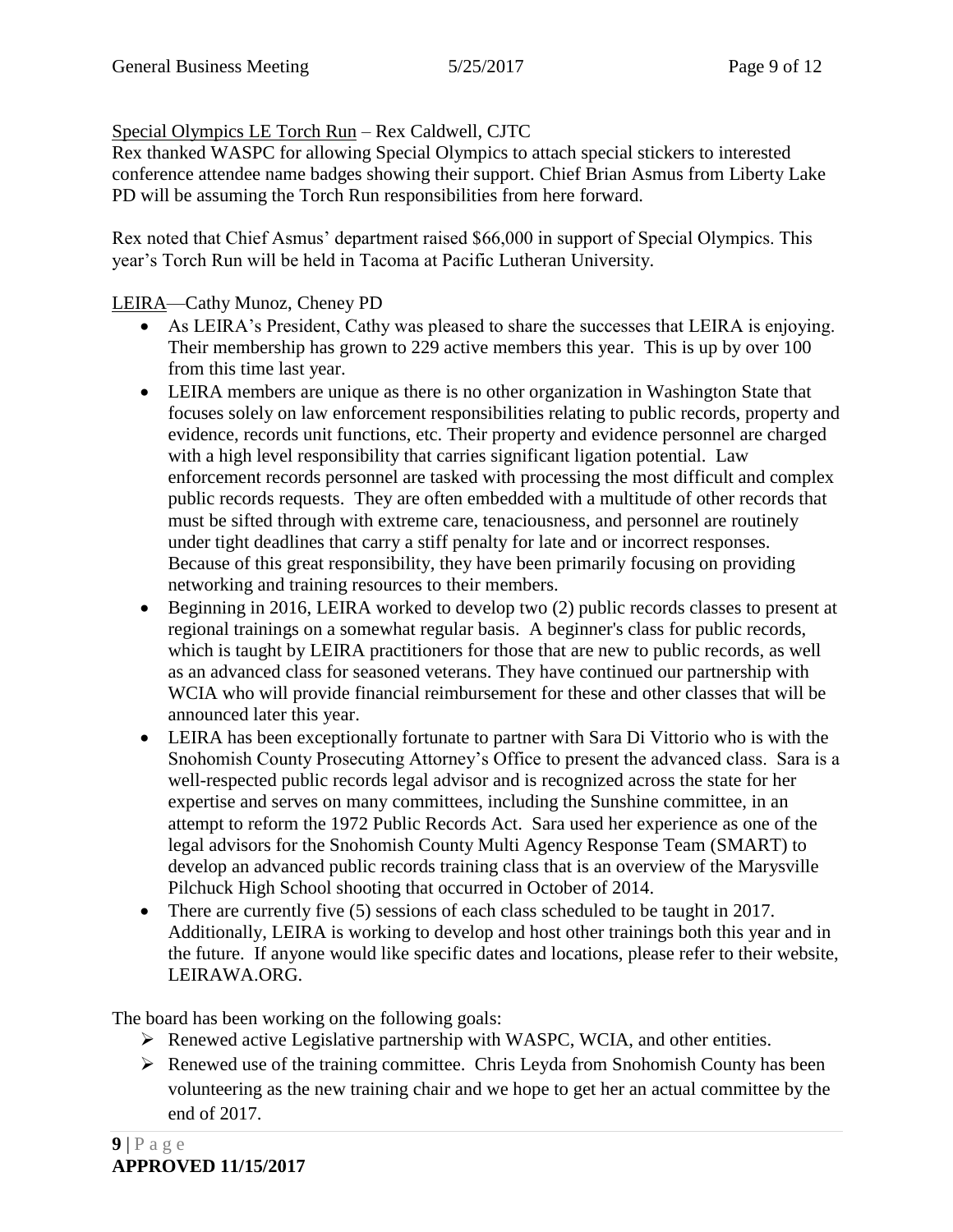- $\triangleright$  Collaborative approach with WAPRO to partner with them at their training conferences.
- Renewed partnership with the California Law Enforcement Association of Supervisors to develop training and networking opportunities that will serve both states memberships.
- $\triangleright$  Finding new ways to use electronic means to save money. This includes electronic training materials, e-meetings, and better software for data collaboration.
- $\triangleright$  Minimize the time out of the office for e-board members to make participation feasible for members and their agencies.
- $\triangleright$  Continue to seek innovative methods to connect with our membership and to bring them training that will aid them in their diverse responsibilities.
- $\triangleright$  Maintain a meaningful website of resources for our membership.

Cathy thanked their 2017 Executive Board members, as well as their police chief or sheriff for their support to serve on LEIRA's board.

The 2017 LEIRA E Board is comprised of:

- President Jeanne Johnson Jacobs, Everett PD Chief Dan Templeman
- $\bullet$  1<sup>st</sup> Vice President Lezlie Arntz, Kennewick PD Chief Ken Hohenberg
- $2<sup>nd</sup>$  Vice President Cathy Munoz, Cheney PD Chief John Hensley
- Treasurer Julie Ubert, Lake Stevens PD– Chief John Dyer
- Secretary Sandra Ullrich, Auburn PD Chief Bob Lee
- Past President, Bobbi Romine, Benton County SO Sheriff Jerry Hatcher

Please don't hesitate to contact the Executive Board if they may be of assistance to your agency or if you have anyone that you would like to become involved in LEIRA.

## **BUSINESS:**

Registered Sex Offender Model Policy Changes—Jamie Weimer, WASPC

Jamie Weimer summarized the substantive changes to the existing policy, which include:

- Added information regarding SORNA
- Provided clarification on responsibility to notify WSP for out of state offenders.
- Added new sections providing agreed/common practices for offenders who are temporarily residing in a county other than their county of registration and who work/attend school in a county other than their county of registration.
	- o Possible statutory change at later date.
- Added clarification on refusal to provide DNA.
- Added section on Offender Watch and memorializing use of the system.
- Added section on risk level classifications, risk assessment tools, ESRC, changes in risk level and petitions for review of assigned risk level classification. Review of assigned classification to be added per agreement with the Sex Offender Policy Board.
- Renamed and moved sex offender monitoring section (registration and verification). Added information.
- Added section on address verification grant program.
- Revised public disclosure section and included brief information on Zink case.
- Added note on social media use regarding community notification bulletins.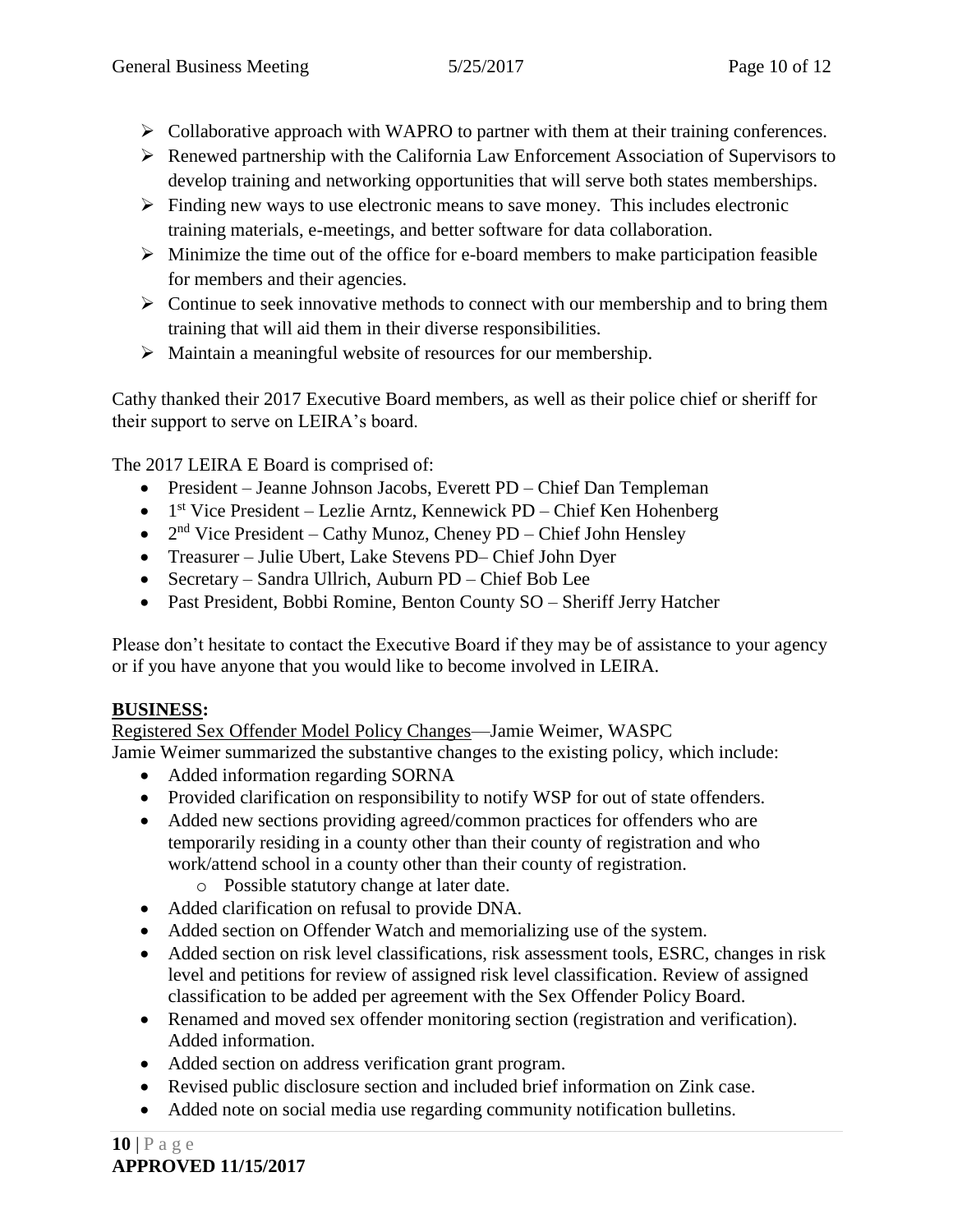- Removed the requirement to maintain an offender notebook (notification checklist).
- Added Offender Watch best practices as an appendix (currently this information is in a separate document).
- Rearranged appendix pages.
- Updated sample flyers/postcards with current information.
- Updated Resources to include resources for law enforcement.

### **Motion: Chief Matthew Hamner, Bainbridge Island, moved to approve the changes to the Registered Sex Offender Model Policy. Chief Dusty Pierpoint, Lacey, PD seconded. The motion carried.**

### Proposed WASPC Model Policy

James provided a copy of a proposed WASPC *Model Policy on Referring a Person Who is the Subject of a Report of Threatened or Attempted Suicide to a Mental Health Agency*. The policy was approved by the Model Policy at today's committee meeting with a recommendation that the Board approve the policy and move it forward to the general membership for adoption.

This came as a result of legislation passed in 2016 requiring all general authority law enforcement agencies in the state to adopt a policy establishing criteria for an LE officer to refer a person to a mental health agency after receiving a report of threatened or attempted suicide.

### **Motion: Chief Matthew Hamner moved to approve the new Model Policy. Chief Dusty Pierpoint seconded. The motion to approve carried.**

### **Executive Board Election Results**

The results of the Executive Board balloting was as follows:

WASPC Vice President Sheriff John Snaza, Thurston County

WASPC Treasurer Sheriff Brian Winter, Yakima County

Sheriff At-Large Sheriff Bill Benedict, Clallam County Sheriff's Office

Chief At-Large to Fill Unexpired Term Chief Ronnie Roberts, Olympia Police Department

Chief At-Large Chief Steve Strachan, Bremerton Police Department

A drawing for the iPad was held and Chief Chuck Spoor of Raymond PD was the winner.